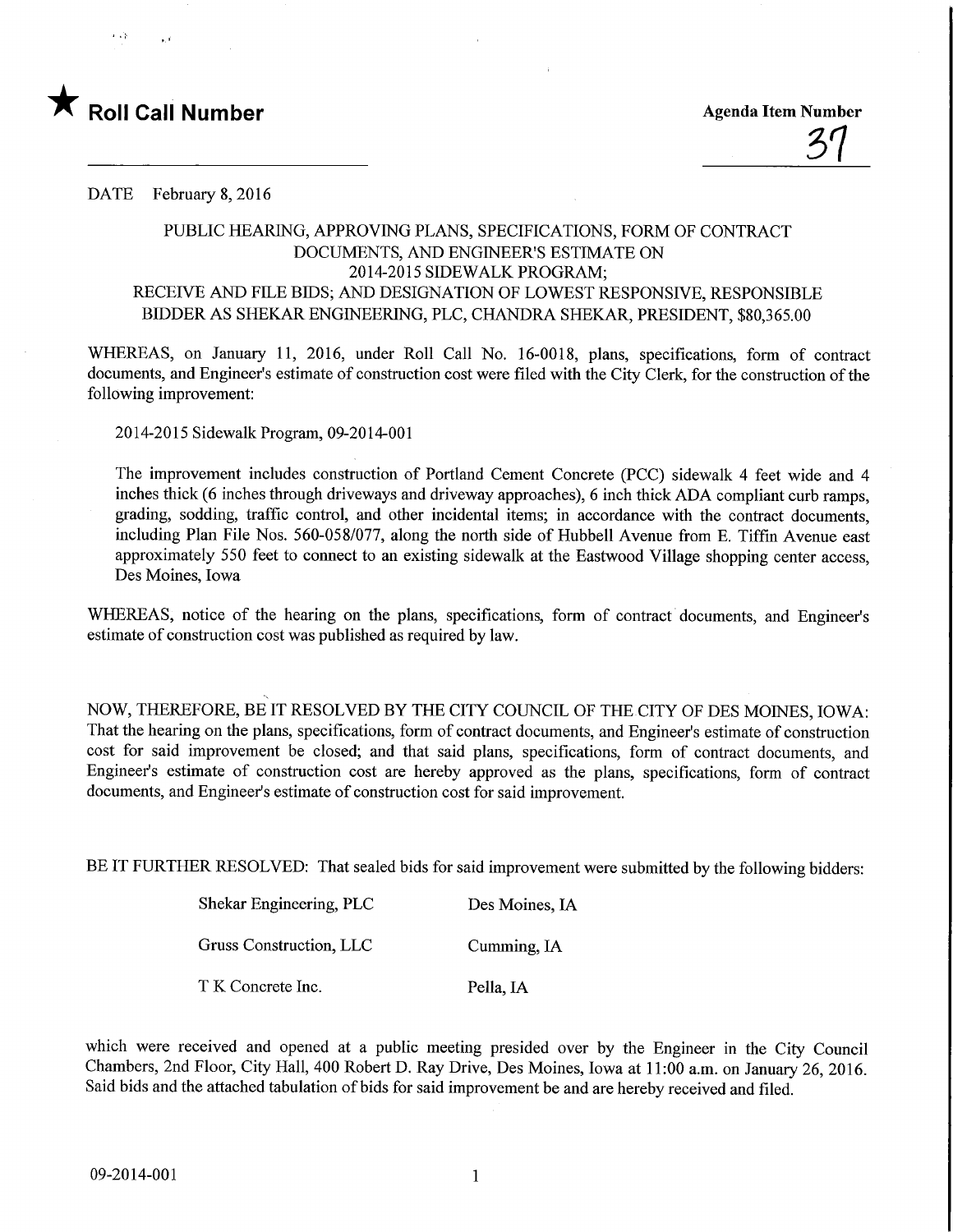

37

DATE February 8, 2016

BE IT FURTHER RESOLVED: That the Des Moines City Engineer, as the Engineer, has determined that the lowest responsive, responsible bid for the construction of said improvement was submitted by Shekar Engineering, PLC, Chandra Shekar, President, 2600 M.L.K. Jr. Parkway, Des Moines, LA, 50310 in the amount of \$80,365.00, and said bid be and the same is hereby accepted.

BE IT FURTHER RESOLVED: That the bid security of the unsuccessful bidders be and is hereby authorized and directed to be returned.

BE IT FURTHER RESOLVED: That the Engineer is hereby directed to secure execution by the lowest responsible, responsive Bidder and its surety of the contract documents in the form heretofore approved by this Council; that the Engineer is directed to thereafter present said contract documents to this Council for approval and authorization to the Mayor to sign; and that no contract shall be deemed to exist between the City of Des Moines and said Bidder until said contract has been executed by the Bidder, and shall have been approved by this Council and executed by the Mayor and attested to by the City Clerk.

BE IT FURTHER RESOLVED: That the City Council hereby authorizes the necessary road closures for the Project.

(City Council Communication Number  $16-060$  attached.)

Moved by  $\equiv$ to adopt.

FORM APPROVED:

Kathleen Vanderpool' Deputy City Attorney

FUNDS AVAILABLE

Daniel E. Ritter Des Moines Finance Director

Funding Source: 2015-2016 CIP, Page Street - 32, Sidewalks - School and Priority Routes, SW081, G. O. Bonds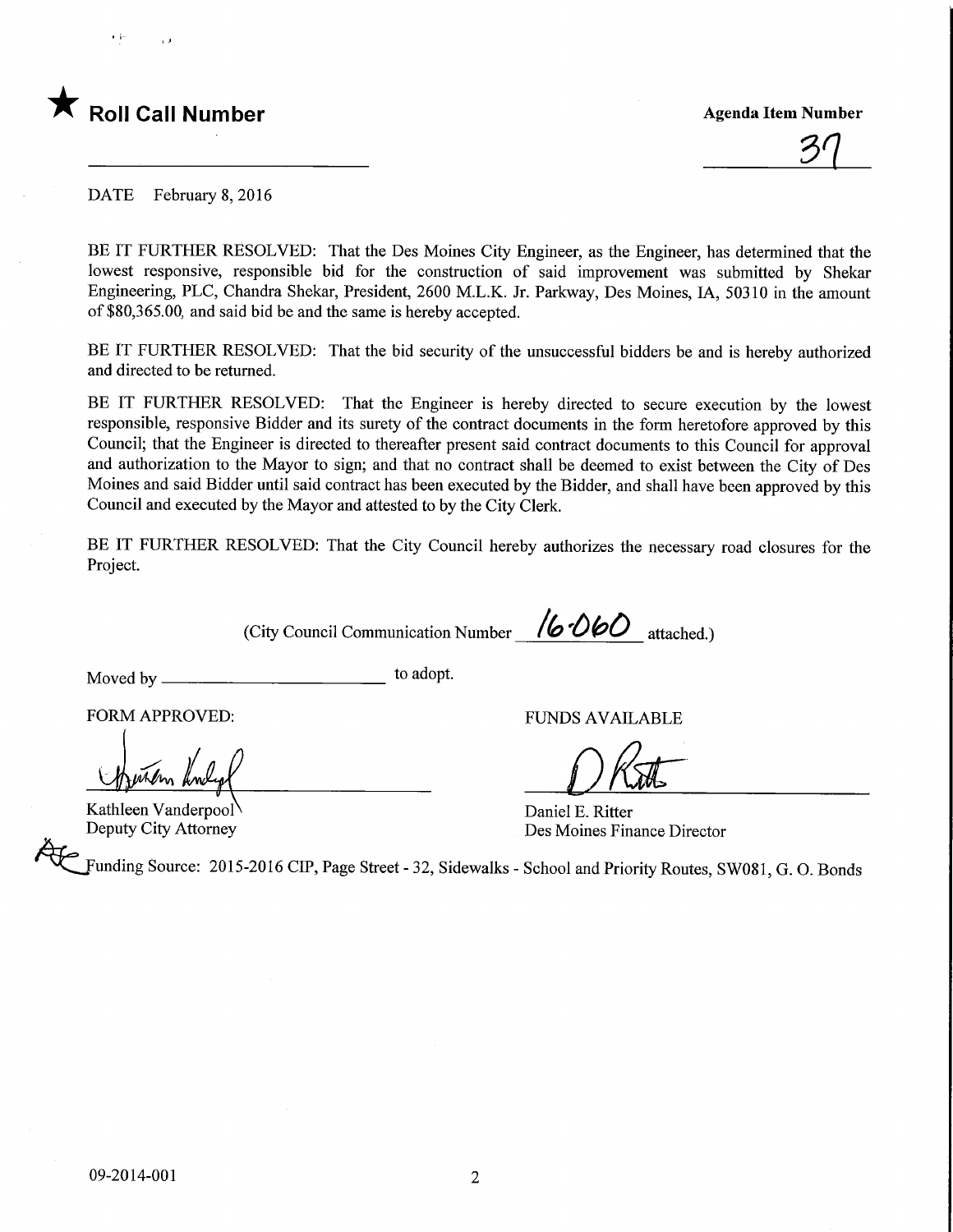

 $\mathbf{A}$ 

 $\overline{\mathbf{r}}$ 



DATE February 8, 2016

| <b>COUNCIL ACTION</b> | <b>YEAS</b> | <b>NAYS</b> | <b>PASS</b> | <b>ABSENT</b>   |
|-----------------------|-------------|-------------|-------------|-----------------|
| <b>COWNIE</b>         |             |             |             |                 |
| <b>COLEMAN</b>        |             |             |             |                 |
| <b>GATTO</b>          |             |             |             |                 |
| <b>GRAY</b>           |             |             |             |                 |
| <b>HENSLEY</b>        |             |             |             |                 |
| <b>MOORE</b>          |             |             |             |                 |
| WESTERGAARD           |             |             |             |                 |
| <b>TOTAL</b>          |             |             |             |                 |
| <b>MOTION CARRIED</b> |             |             |             | <b>APPROVED</b> |
|                       |             |             |             |                 |
|                       |             |             |             | Mayor           |
|                       |             |             |             |                 |

I, Diane Rauh, City Clerk of said City Council, hereby certify that at a meeting of the City Council, held on the above date, among other proceedings the above was adopted.

IN WITNESS WHEREOF, I have hereunto set my hand and affixed my seal the day and year first above written.